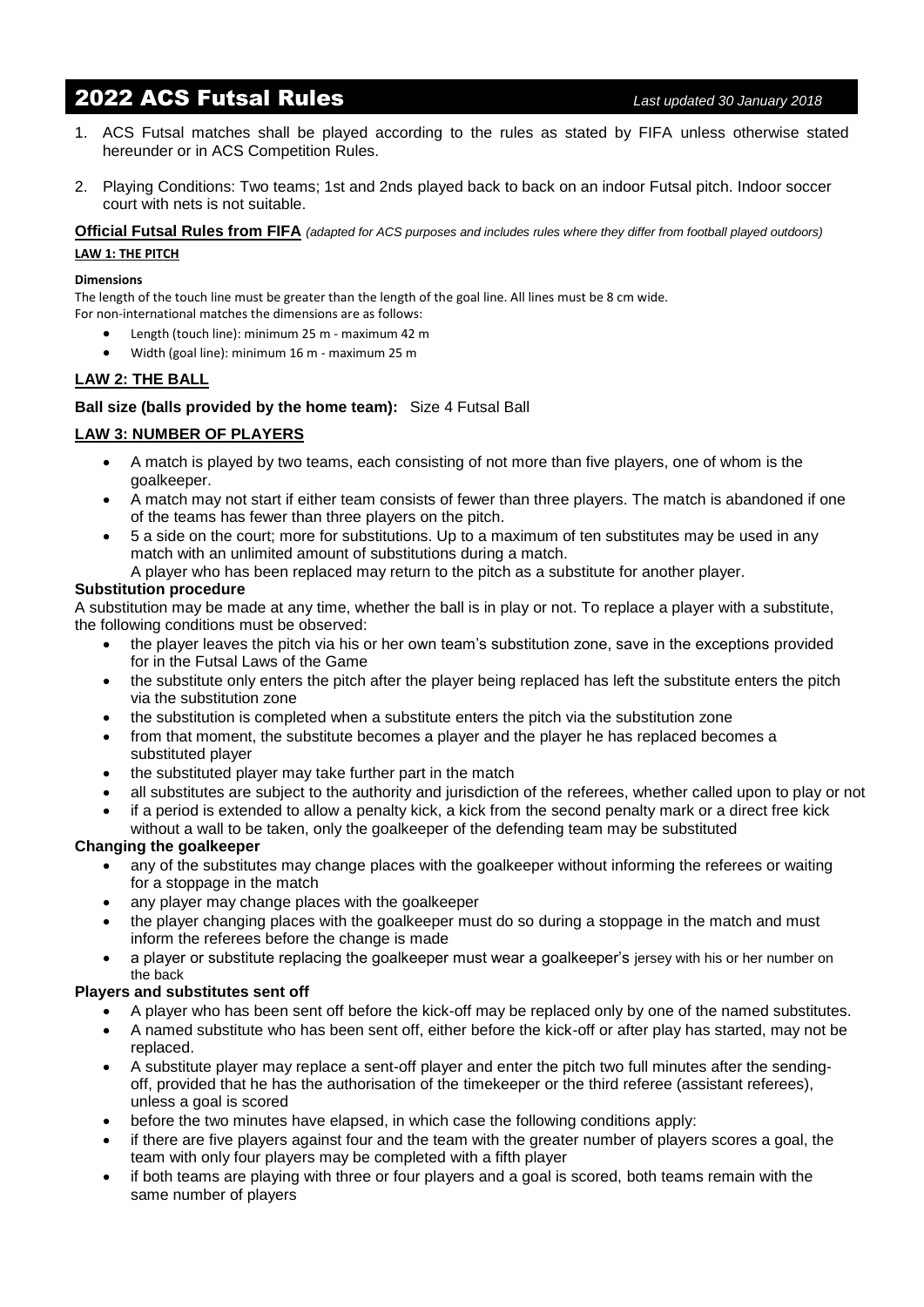- if there are five players playing against three, or four against three, and the team with the greater number of players scores a goal, the team with three players may be increased by one player only
- if the team that scores the goal is the one with fewer players, the game continues without changing the number of players

# **LAW 4: THE PLAYERS' EQUIPMENT**

# **Safety**

• A player must not use equipment or wear anything that is dangerous to him/herself or another player (including any kind of jewellery).

**Shin guards**

- are covered entirely by the stockings
- are made of rubber, plastic or a similar approved material
- provide a reasonable degree of protection

# **Colours**

• E**ach** goalkeeper must wear colours that distinguish him from the other players, the referees and the assistant referees

# **LAW 7: THE DURATION OF THE MATCH**

# **Periods of play**

• The match lasts two equal periods of 20 minutes with a 5 minutes break at half time. Any agreement to alter the duration of the periods of play must be made by mutual agreement between the coaches before the start of play and must comply with the competition rules.

# **Ending the periods of play**

- The time keeper indicates the end of each period with the acoustic signal or whistle. After hearing the timekeeper's whistle or acoustic signal, the referee announces the end of the period or match with his or her whistle, bearing in mind the following:
- if a kick from the second penalty mark or direct free kick, beginning with the sixth accumulated foul, must be taken or retaken, the period in question is extended until the kick has been taken
- if a penalty kick has to be taken or retaken, the period in question is extended until the kick has been taken
- If the ball has been played towards one of the goals, the referees must wait for the kick to end before the timekeeper may sound the whistle or acoustic signal. The period ends when:
	- $\circ$  the ball goes directly into the goal and a goal is scored
	- o the ball leaves the boundaries of the pitch
	- $\circ$  the ball touches the goalkeeper or another player in the defending team, the goalposts, crossbar or ground, crosses the goal line and a goal is scored
	- o the defending goalkeeper or another player in the defending team touches the ball or it rebounds from the goalposts or crossbar and does not cross the goal line
	- $\circ$  the ball touches any player in the team that played the ball, except if an indirect free kick was taken and the ball was heading towards the opponent's goal after being touched by the second player
	- o no infringement has been committed that is sanctioned with a direct free kick, an indirect free kick or a penalty kick, and a direct free kick, indirect free kick or penalty kick does not have to be retaken
	- $\circ$  If an infringement has been committed during this period that is sanctioned with a direct free kick after the fifth accumulated foul of one of the teams, or sanctioned with a penalty kick, the period ends when:
		- the ball is not kicked directly at the goal
		- the ball goes directly into the goal and a goal is scored
		- the ball leaves the boundaries of the pitch
		- the ball hits one or both posts, the crossbar, the goalkeeper or another player in the defending team and a goal is scored
		- the ball hits one or both posts, the crossbar, the goalkeeper or another player in the defending team and a goal is not scored
		- another infringement sanctioned with a direct free kick, indirect free kick or penalty kick is not committed If during this period an infringement sanctioned with a direct free kick is committed before the sixth accumulated foul of one of the teams, the period ends when:
		- the ball is not kicked directly at the goal
		- the ball goes directly into the goal and a goal is scored
		- the ball leaves the boundaries of the pitch
		- the ball hits one or both posts, the crossbar, the goalkeeper or another player in the defending team and a goal is scored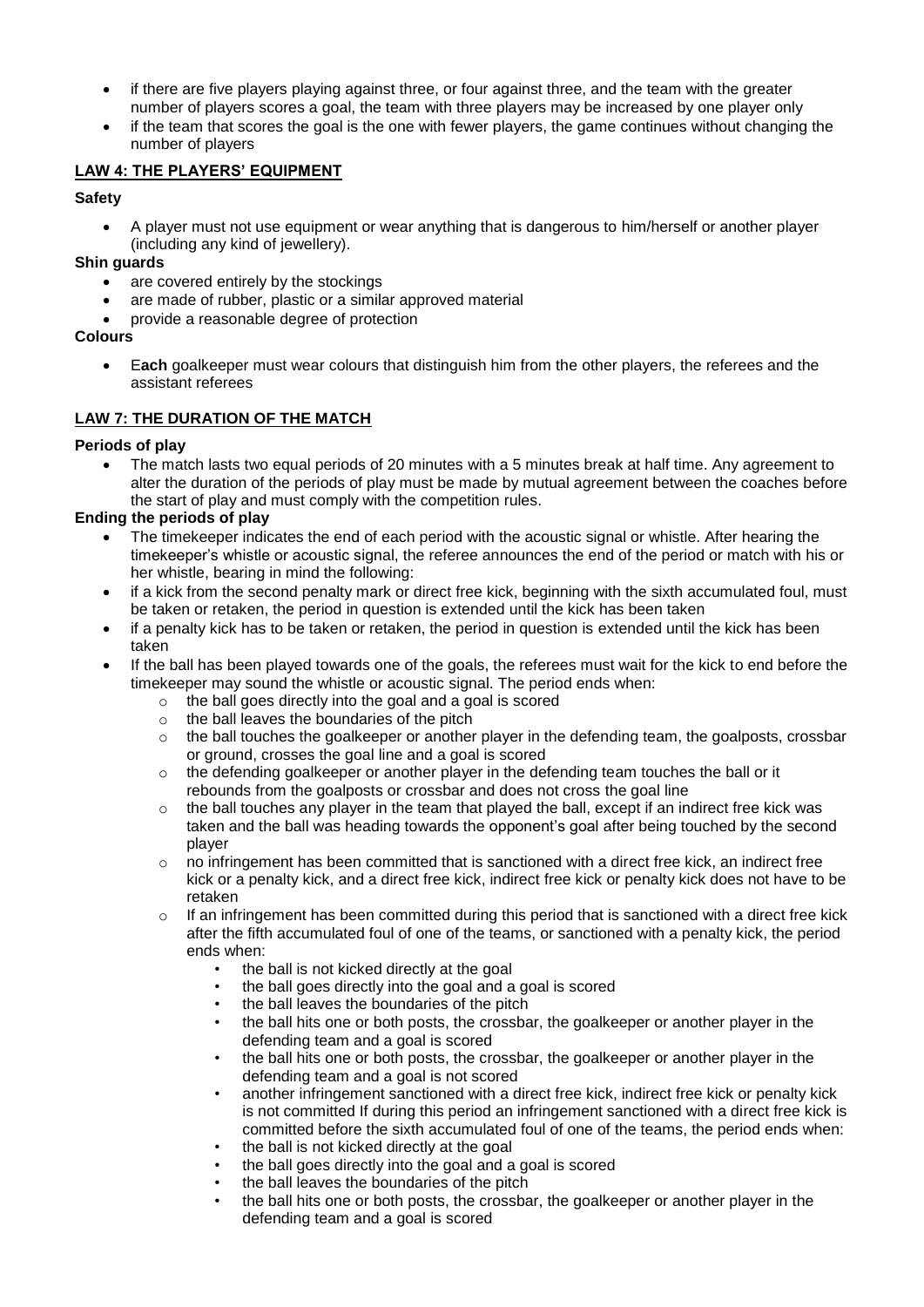- the ball hits one or both posts, the crossbar, the goalkeeper or another player in the defending team and a goal is not scored
- the ball touches a player in the team taking the kick
- another infringement sanctioned with a direct free kick, indirect free kick or
- $\circ$  penalty kick is not committed if an infringement sanctioned with an indirect free kick is committed during this period, the period ends when:
	- the ball goes directly into the goal without being touched by another player during its trajectory or touching one or both of the posts or the cross bar, in which case the goal will not be allowed
	- the ball leaves the boundaries of the pitch
	- the ball hits one or both posts or the crossbar after touching the goalkeeper or another player in the defending or attacking team, not the player taking the kick, and a goal is scored
	- the ball hits one or both posts or the crossbar after touching the goalkeeper or another player in the defending or attacking team, not the player taking the kick, and a goal is not scored
	- another infringement sanctioned with a direct free kick, indirect free kick or penalty kick is not committed

#### **Time-out**

- The teams are entitled to a one-minute time-out in each period. The following conditions apply:
	- o the team officials are authorised to request the third referee, or the timekeeper if there is no third referee, for a one-minute time-out using the document provided the timekeeper grants the timeout when the team that has requested it is in possession of the ball and the ball is out of play, using a different whistle or acoustic signal from the ones used by the referees
	- $\circ$  during the time-out, the players may remain on or off the pitch. In order to have a drink, the players must leave the pitch
	- $\circ$  during the time-out, the substitutes must stay off the pitch
	- $\circ$  during the time-out, officials are not allowed to give instructions on the pitch
	- $\circ$  substitutions may only be made after the acoustic signal or whistle has sounded to indicate the end of the time-out
	- $\circ$  a team that does not request a time-out in the first half of the match is only entitled to one timeout during the second half
	- $\circ$  if there is neither a third referee nor a timekeeper, a team official may request the referees for a time-out

# **LAW 8: THE START AND RESTART OF PLAY**

# **Kick-off**

A kick-off is a way of starting or restarting play:

- at the start of the match
- after a goal has been scored
- at the start of the second half of the match
- at the start of each period of extra time, where applicable
- A goal may not be scored directly from the kick-off.

#### *Procedure*

- all players must be in their own half of the pitch
- the opponents of the team taking the kick-off are at least 3 m from the ball until it is in play
- the ball must be stationary on the centre mark
- the referee gives a signal
- the ball is in play when it is kicked and moves forward After a team scores a goal, provided that the period has not ended, the kick-off is taken by the other team.

# **LAW 9: THE BALL IN AND OUT OF PLAY**

# **Ball out of play**

The ball is out of play when:

- it has wholly crossed the goal line or touch line whether on the ground or in the air
- play has been stopped by the referees
- it hits the ceiling

# **Ball in play**

The ball is in play at all other times, including when:

- it rebounds off a goalpost or crossbar and remains on the pitch
- it rebounds off the referees when they are on the pitch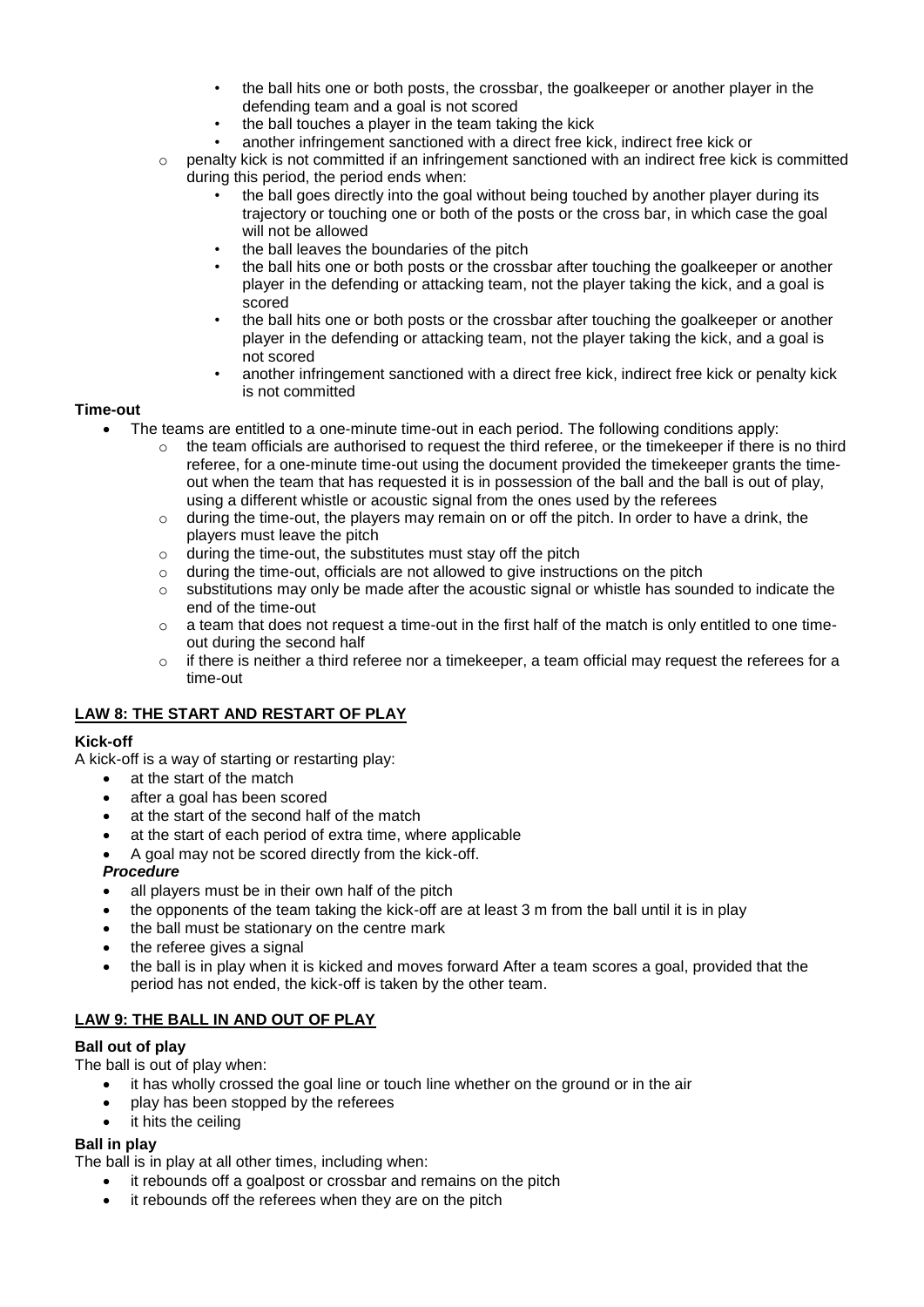### **Indoor pitch**

The minimum height of ceilings is 4 m and is stipulated in the competition rules. If the ball hits the ceiling while in play, the game is restarted with a kick-in taken by the opponents of the team that last touched the ball. The kick-in is taken from the point on the touch line nearest to the place on the ground above which the ball hit the ceiling (see Law 15 – Position of kick-in).

#### **LAW 10: THE METHOD OF SCORING**

#### **Goal scored**

A goal is scored when the whole of the ball passes over the goal line, between the goalposts and under the crossbar, provided that no infringement of the Futsal Laws of the Game has been committed previously by the team scoring the goal.

A goal is disallowed if the goalkeeper of the attacking team throws or hits the ball intentionally with his or her hand or arm from inside his or her own penalty area and is the last player to touch or play the ball. The match is restarted with a goal clearance to the opposing team.

If, after a goal is scored, the referees realise, before play restarts, that the team that scored the goal is playing with an extra player or has carried out a substitution incorrectly, they must disallow the goal and restart play with an indirect free kick to be taken by the opponents of the offending player from any point inside the penalty area. If the kick-off has already been taken, they take the measures against the offending player provided for in Law 3, but the goal is allowed. The referees report the fact to the appropriate authorities. If the goal was scored by the other team, they must allow it.

#### **Winning team**

The team scoring the greater number of goals during a match is the winner. If both teams score an equal number of goals, or if no goals are scored, the match is drawn.

# **LAW 11: OFFSIDE**

There is no offside rule in Futsal

#### **LAW 15: THE KICK-IN**

A kick-in is a method of restarting play.

A kick-in is awarded to the opponents of the player who last touches the ball when the whole of the ball crosses the touch line, either on the ground or in the air, or touches the ceiling of the hall. A goal may not be scored directly from a kick-in.

#### **Position of the players**

The opponents must be:

- on the pitch
- at a distance of no less than 5 m from the place on the touch line where the kick-in is taken

#### **Procedure**

There is one type of procedure:

#### • kick-in

### *Position of kick-in*

At the moment of delivering the ball, the kicker:

- has one foot on the touch line or on the ground outside the pitch
- kicks the ball, which must be stationary, either from the point where it left the pitch or on the ground outside it at a distance no greater than 25 cm from that point
- delivers the ball within four seconds of being ready to do so

The ball in is play when it enters the pitch.

#### *Infringements and sanctions*

If, when a kick-in is taken, an opponent is closer to the ball than the required distance:

• the kick-in is retaken by the same team and the offending player is cautioned, unless the advantage can be applied or an offence punishable by a free kick or penalty kick is committed by the opposing team of the player taking the kick-in

If an opponent unfairly distracts or impedes the player taking the kick-in:

- he is cautioned for unsporting behaviour for any other infringement of the procedure for the kick-in:
- the kick-in is taken by a player of the opposing team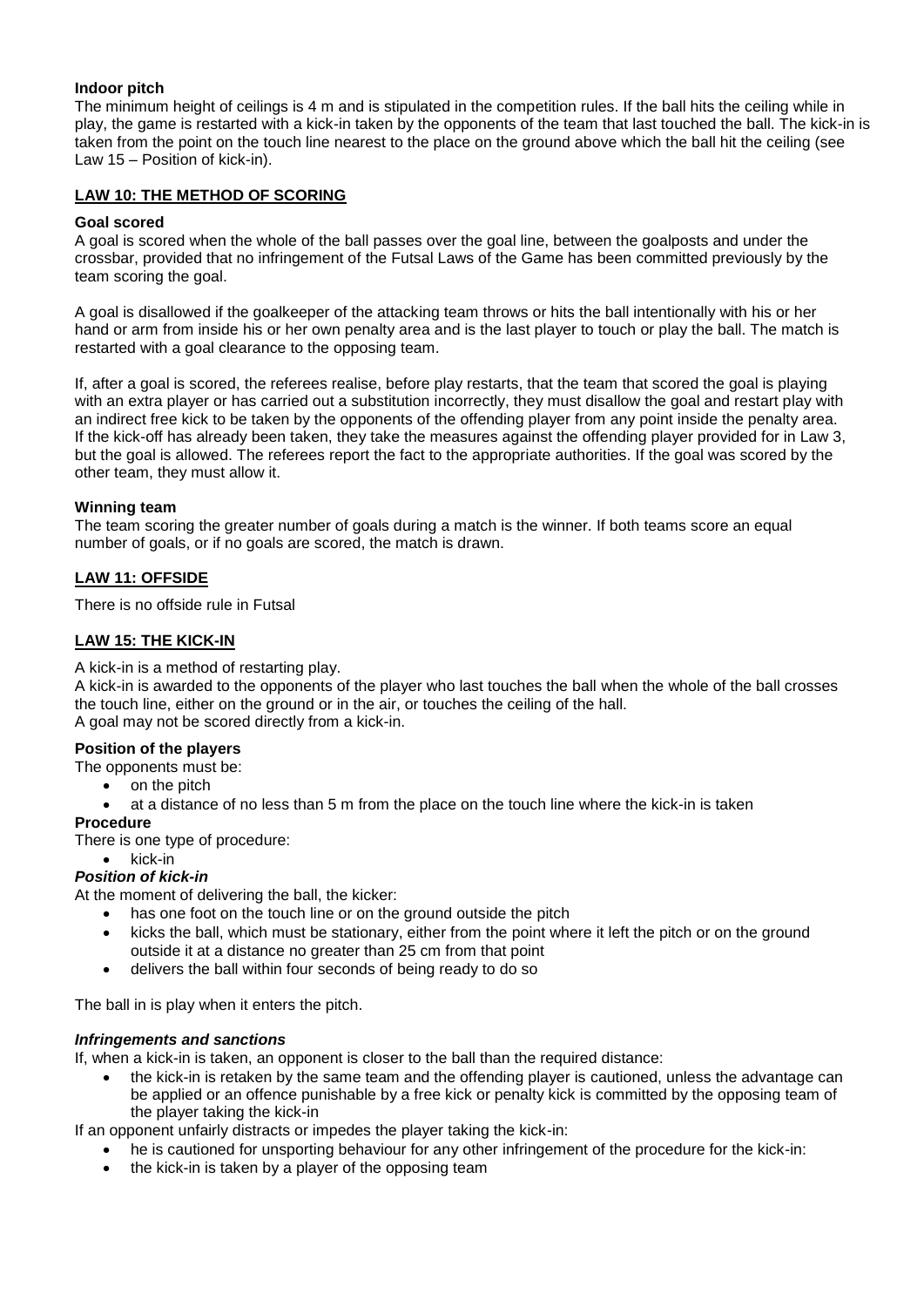# *Kick-in taken by a player other than the goalkeeper*

If the ball is in play and the player taking the kick-in touches the ball again (except with his or her hands) before it has touched another player:

- an indirect free kick is awarded to the opposing team, to be taken from the place where the infringement occurred (see Law 13 – Position of free kick). If the ball is in play and the player taking the kick-in deliberately handles the
	- o ball before it has touched another player:
- a direct free kick is awarded to the opposing team, to be taken from the place where the infringement occurred (see Law 13 – Position of free kick) and his or her team is sanctioned with an accumulated foul
- a penalty kick is awarded if the infringement is committed inside the penalty area of the player taking the kick-in and his or her team is sanctioned with an accumulated foul

# *Kick-in taken by the goalkeeper*

If the ball is in play and the goalkeeper touches the ball again (except with his or her or her hands) before it has touched another player:

- an indirect free kick is awarded to the opposing team, to be taken from the place where the infringement occurred (see Law 13 – Position of free kick)
- If the ball is in play and the goalkeeper deliberately handles the ball before it has touched another player:
- a direct free kick is awarded to the opposing team if the infringement occurred outside the goalkeeper's penalty area, to be taken from the place where the infringement occurred (see Law 13 – Position of free kick) and his or her of her team is sanctioned with an accumulated foul
- an indirect free kick is awarded to the opposing team if the infringement occurred inside the goalkeeper's penalty area, to be taken from the penalty area line at the point nearest to where the infringement occurred
- (see Law 13 Position of free kick)

# **LAW 16: THE GOAL CLEARANCE**

The goal clearance is a method of restarting play.

A goal clearance is awarded when the whole of the ball passes over the goal line, either on the ground or in the air, having last touched a player of the attacking team, and a goal is not scored in accordance with Law 10. A goal may not be scored directly from a goal clearance.

# **Position of the players**

The opponents must be:

• on the pitch and outside the penalty area of the team taking the goal clearance until the ball is in play **Procedure**

- The ball is thrown from any point inside the penalty area by the goalkeeper of the defending team
- The goalkeeper of the defending team takes the goal clearance within four seconds of being ready to do so
- The ball is in play when it is thrown directly out of the penalty area by the goalkeeper of the defending team

# **Infringements and sanctions**

If the ball is not thrown directly out of the penalty area from a goal clearance:

• the clearance is retaken, but the four-second count is not reset and continues once the goalkeeper is ready to retake it

If the ball is in play and the goalkeeper touches the ball again (except with his or her hands) before it has touched another player:

an indirect free kick is awarded to the opposing team, to be taken from the place where the infringement occurred (see Law 13 – Position of free kick)

If the ball is in play and the goalkeeper deliberately handles the ball before it has touched another player:

- a direct free kick is awarded to the opposing team if the infringement occurred outside the goalkeeper's penalty area, to be taken from the place where the infringement occurred (see Law 13 – Position of free kick) and his or her or her team is sanctioned with an accumulated foul
- an indirect free kick is awarded to the opposing team if the infringement occurred inside the goalkeeper's penalty area, to be taken from the penalty area line at the point nearest to where infringement occurred (see Law 13 –

# Position of free kick)

If the ball is in play and the goalkeeper touches it again in his or her own half of the pitch after it has been deliberately played to him by a team-mate without an opponent playing or touching it:

• an indirect free kick is awarded to the opposing team, to be taken from the place where the infringement occurred (see Law 13 – Position of free kick)

If the goal clearance is not taken within four seconds: